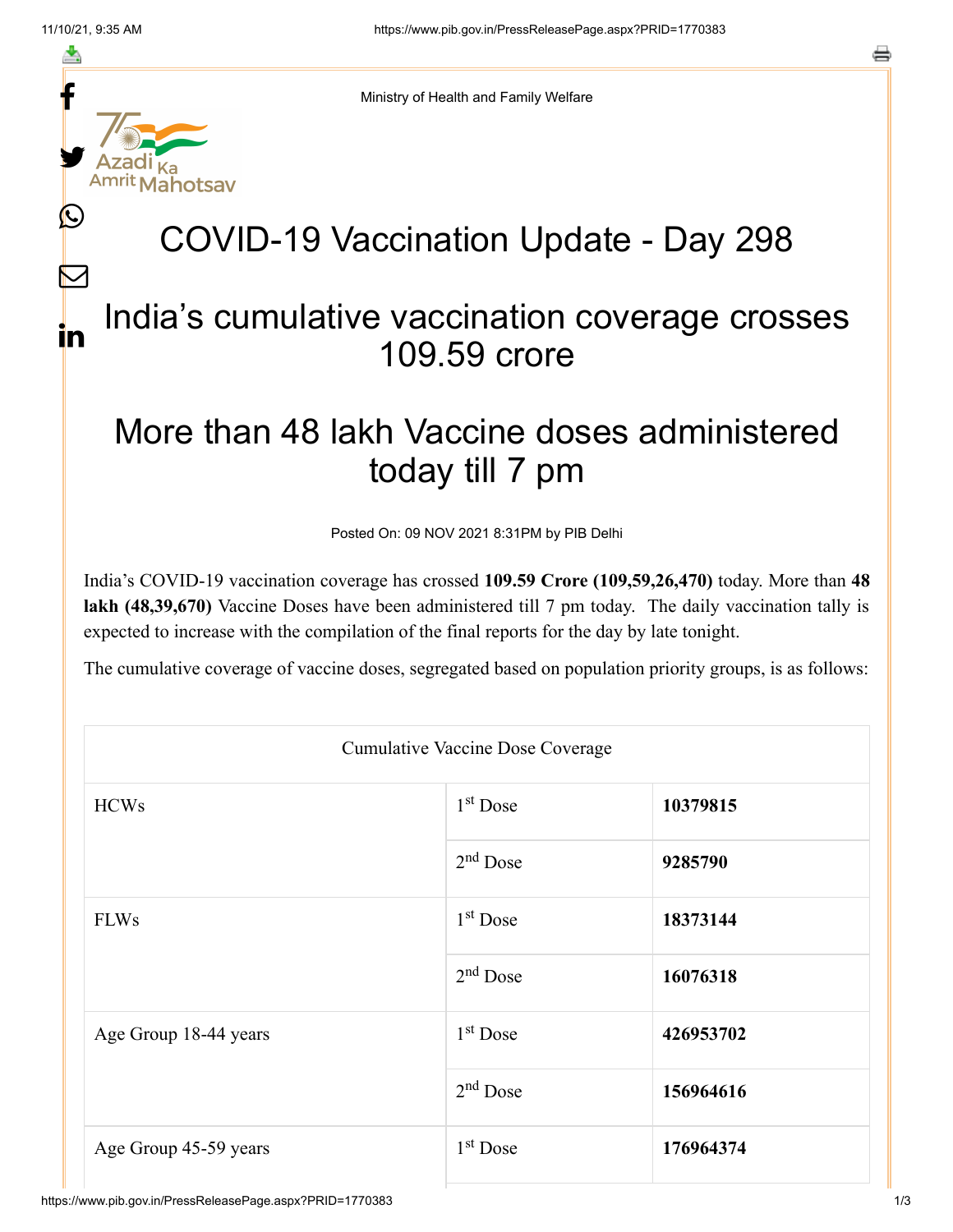| f                     |                                              | $2nd$ Dose | 100918605  |
|-----------------------|----------------------------------------------|------------|------------|
|                       | Over 60 years                                | $1st$ Dose | 110942524  |
| $\bigcirc$            |                                              | $2nd$ Dose | 69067582   |
| $\boldsymbol{\nabla}$ | Cumulative 1 <sup>st</sup> dose administered |            | 743613559  |
|                       | Cumulative 2 <sup>nd</sup> dose administered | 352312911  |            |
| in                    | Total                                        |            | 1095926470 |

Today's achievement in the vaccination exercise, segregated by population priority groups, is as follows:

| Date: 9 <sup>th</sup> November, 2021 (298 <sup>th</sup> Day) |                      |         |  |  |
|--------------------------------------------------------------|----------------------|---------|--|--|
| <b>HCWs</b>                                                  | 1 <sup>st</sup> Dose | 39      |  |  |
|                                                              | $2nd$ Dose           | 6913    |  |  |
| <b>FLWs</b>                                                  | 1 <sup>st</sup> Dose | 141     |  |  |
|                                                              | $2nd$ Dose           | 17715   |  |  |
| Age Group 18-44 years                                        | 1 <sup>st</sup> Dose | 989721  |  |  |
|                                                              | $2nd$ Dose           | 2430219 |  |  |
| Age Group 45-59 years                                        | 1 <sup>st</sup> Dose | 229165  |  |  |
|                                                              | $2nd$ Dose           | 699107  |  |  |
| Over 60 years                                                | $1st$ Dose           | 126748  |  |  |
|                                                              | $2nd$ Dose           | 339902  |  |  |